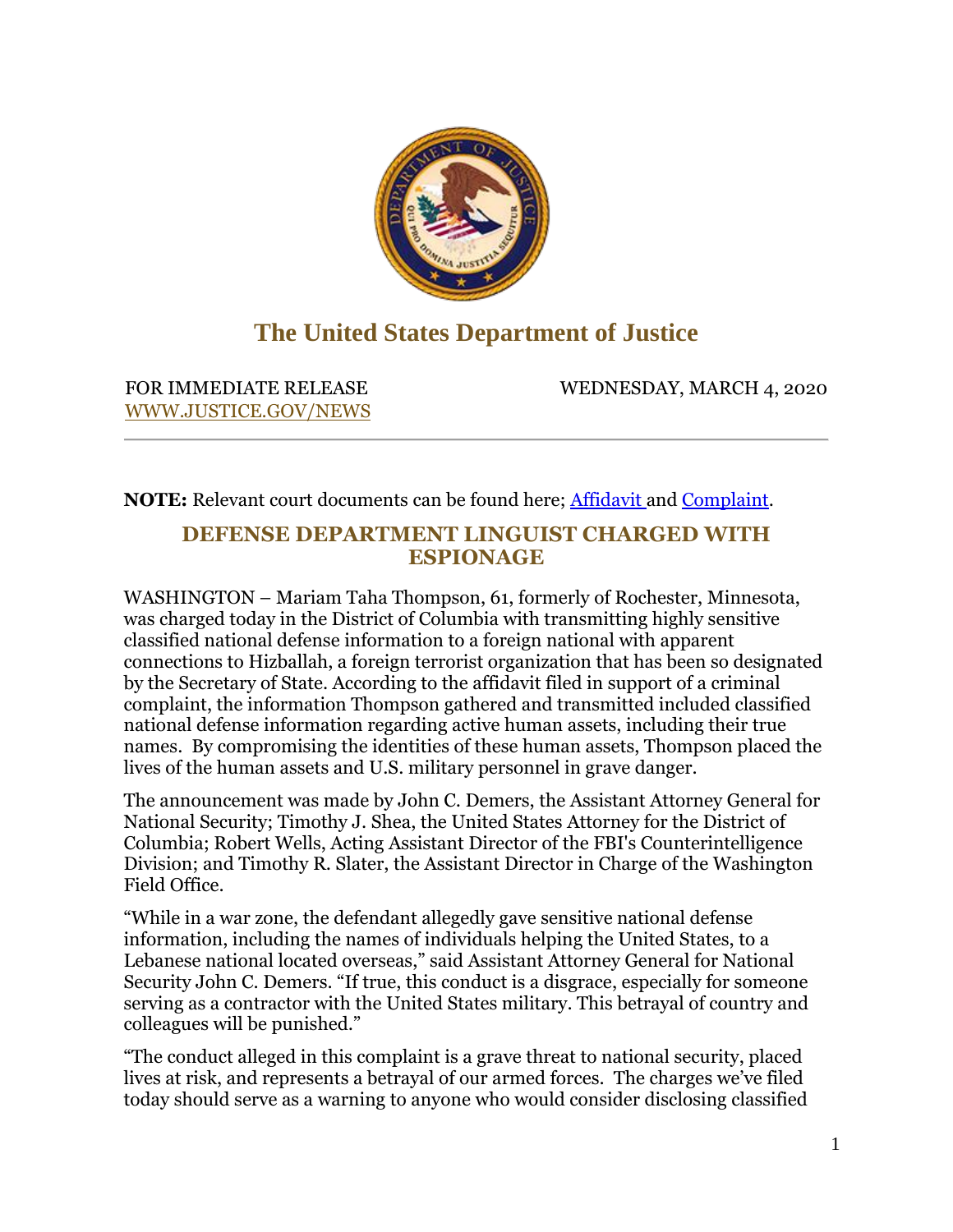national defense information to a terrorist organization," said U.S. Attorney Timothy J. Shea for the District of Columbia.

"This case shows the value of cooperation across the U.S. Government. Working closely with the Department of Defense, the FBI was able to investigate this willful disregard for keeping national defense information safe and partnered to bring the defendant to the United States from Iraq to face justice," said Acting Assistant Director of the FBI's Counterintelligence Division Robert Wells.

"Today's announcement is a testament to the U.S. government's commitment to protecting the U.S. from the unauthorized disclosure of classified information that can put our country at serious risk of damage - damage to people and damage to our country's capabilities," said Timothy R. Slater, Assistant Director in Charge of the FBI's Washington Field Office. "Human assets are the core of the U.S. government's intelligence, and they have our assurance that we will go above and beyond to protect them. I want to thank the men and women at the FBI and our partners here and abroad who answered the call to assist on this fast-moving investigation. The FBI is charged with protecting our nation's security and information for a safe and secure tomorrow for all Americans - we take this duty seriously and will not stand by while supposedly trusted individuals violate that trust in such an egregious way."

Thompson was arrested by FBI Special Agents on February 27, 2020, at an overseas U.S. military facility, where she worked as a contract linguist and held a Top Secret government security clearance.

The investigation leading to this arrest revealed that starting on or about December 30, 2019, a day after U.S. airstrikes against Iranian-backed forces in Iraq, and the same day protesters stormed the U.S. embassy in Iraq to protest those strikes, audit logs show a notable shift in Thompson's network activity on United States Department of Defense classified systems, including repeated access to classified information she had no need to access. Specifically, during a six-week period between December 30, 2019, and February 10, 2020, Thompson accessed dozens of files concerning human intelligence sources, including true names, personal identification data, background information, and photographs of the human assets, as well as operational cables detailing information the assets provided to the United States government.

A court-authorized search of Thompson's living quarters on February 19, 2020, led to the discovery of a handwritten note in Arabic concealed under Thompson's mattress. The note contained classified information from Department of Defense computer systems, identifying human assets by name, and warning a Department of Defense target who is affiliated with a designated foreign terrorist organization with ties to Hizballah. The note also instructed that the human assets' phones should be monitored.

Thompson transmitted the classified information in the handwritten note to a coconspirator, in whom she had a romantic interest. The FBI's investigation revealed that Thompson knew the co-conspirator was a foreign national whose relative worked for the Lebanese government. The investigation also revealed that the co-conspirator